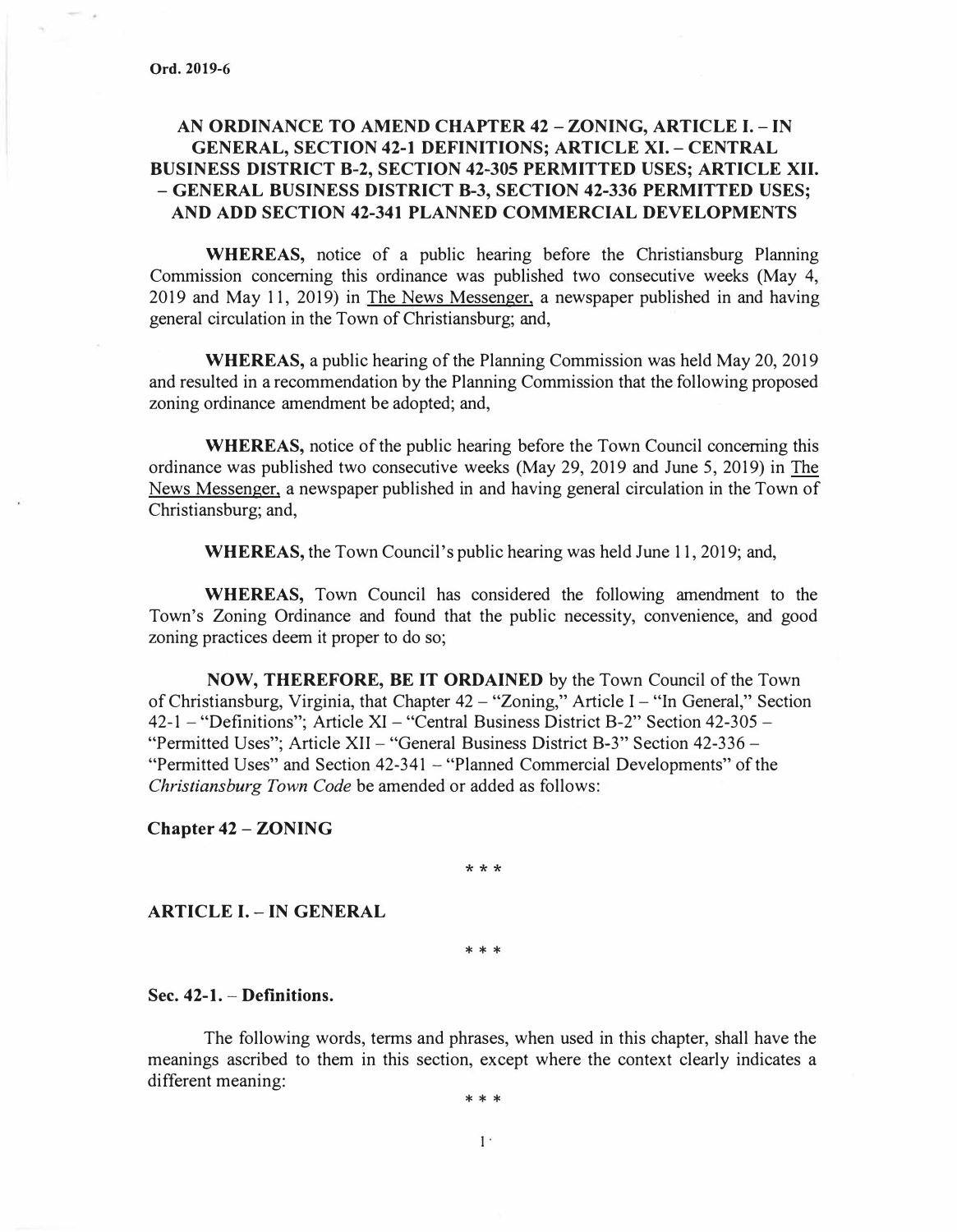*Art gallery* means an establishment engaged in the sale, loan, or display of art books, paintings, sculpture, or other works of art.

*Art studio* means an establishment for the production, display, and sale of individually crafted artwork, jewelry, furniture, sculpture, pottery, art photography, leather craft, hand-woven articles, and related items. Such space is primarily a working studio where such artist, artisan, or craftsperson may display and sell work, but such establishment may also include the teaching of classes in the applicable fine art or craft, including those associated with vocal or instrumental music, acting, and writing.

\* \* \*

*Leisure and enrichment service* means an establishment providing structured or semi-structured programming, instruction, or activities for artistic, cultural, social, educational, or similar enrichment purposes. Uses may include but are not limited to puzzle rooms, science museums, and children's museums. The use shall be separate and distinguished from public billiard parlors and poolrooms, game rooms {including coinoperated and similar arcade gaming devices), bowling alleys, skating rinks, indoor and outdoor shooting ranges, paintball courses and similar forms of public amusement provided elsewhere in this chapter.

\* \* \*

*Microbrewery* means an establishment engaged in the production, bottling, packaging, and sale of beer, and/or other malt beverages, and/or hard cider. The establishment shall contain an on-site production facility and a retail component {such as a tasting room). On or off-premise sales and distribution are permitted.

\* \* \*

## **ARTICLE XI. - CENTRAL BUSINESS DISTRICT B-2**

**Sec. 42-305. - Permitted uses.** 

#### \* \* \*

( 14) Public buildings to consist of fire, police and rescue squad stations, schools, recreational facilities, and libraries, museums and art galleries. Private buildings to consist of schools, recreational facilities, and libraries, museums and art galleries, with a conditional use permit.

\* \* \*

{44) Leisure and enrichment service.

{45) Microbrewery with capacity not to exceed 5,000 barrels per year.

{46) Museums, art galleries and art studios.

\* \* \*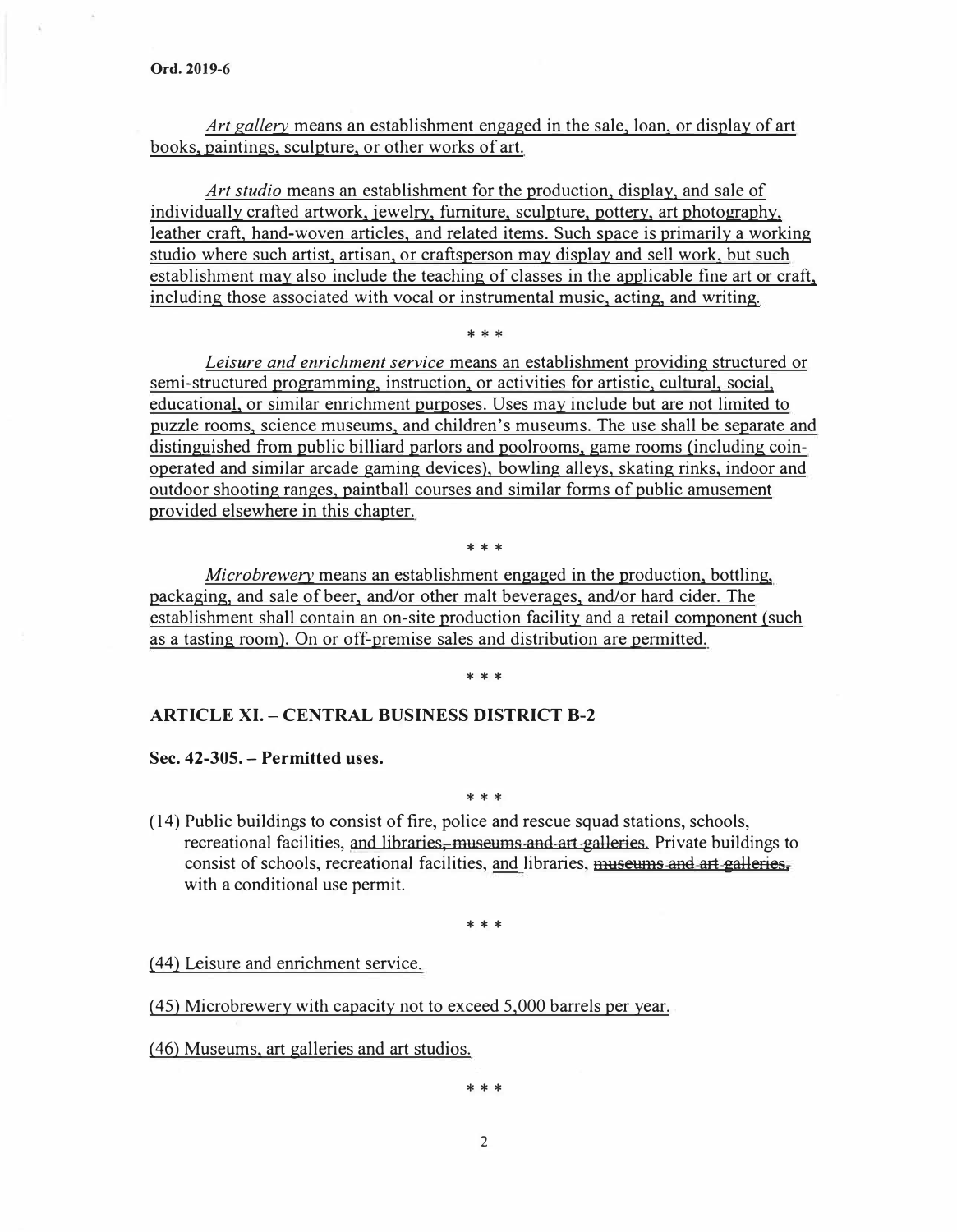### ARTICLE XII. - GENERAL BUSINESS DISTRICT B-3

Sec. 42-336. - Permitted uses.

(1) Any principal use permitted in the R-3 Multiple-Family Residential District, with a conditional use permit, except that uses permitted as conditional uses in the R-3 District, but permitted as of right in the B-3 District, shall not require a conditional use permit. Dwellings are subject to the same requirements as in the R-3 District, except that a single-family dwelling in association with a permitted office, business or commercial use, in the same building or on the same premises for use by the proprietor or an employee of said business shall be permitted, but not subject to said requirements, including a family and one unrelated individual per unit; and for multifamily dwellings, the density of development shall not exceed the ratio of 20 dwelling units per gross acre. Residential development as part of a planned commercial development shall be subject to the requirements of section. 42-341.

\* \* \*

( 14) Public buildings to consist of fire, police and rescue squad stations, schools, recreational facilities, and libraries, museums and art galleries. Private buildings to consist of schools, recreational facilities, and libraries, museums and art galleries, with a conditional use permit.

\* \* \*

- (61) Leisure and enrichment service.
- (62) Microbrewery with capacity not to exceed 10,000 barrels per year.
- (63) Microbrewery with capacity between 10,001 and 15,000 barrels per year. with a conditional use permit.
- (64) Museums, art galleries and art studios.
- *(* 65) Planned commercial developments, subject to the requirements of section 42-341, with a conditional use permit.

\* \* \*

Sec. 42-341. - Planned commercial developments.

A. Purpose

Planned Commercial Developments (PCDs) are intended to provide for flexibility in the planning of certain tracts of land through the modification of certain development standards. PCDs are generally characterized by a unified or planned clustering of commercial or mixed use development served by common parking areas with shared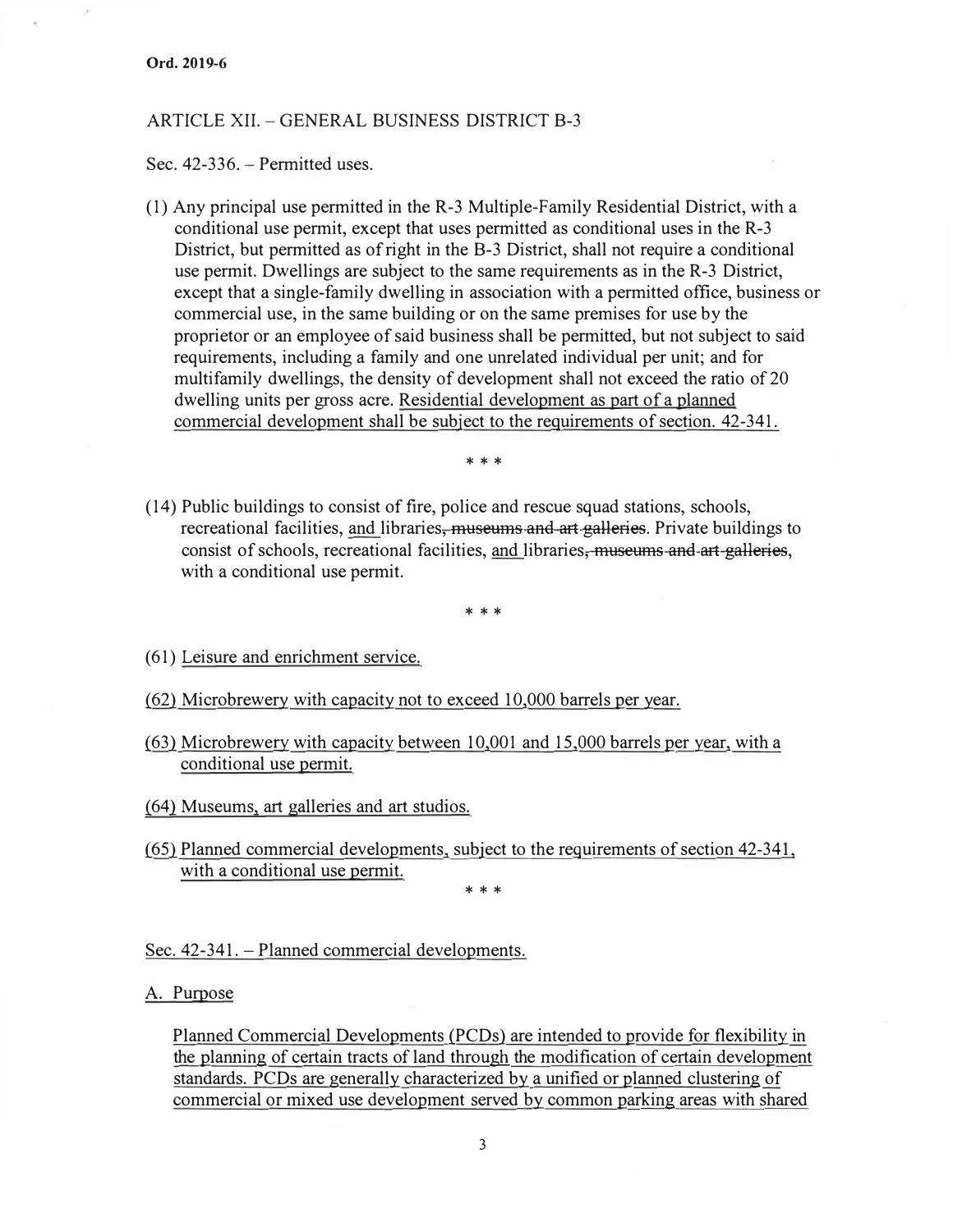means of ingress and egress. PCDs allow for a mixing of commercial and residential uses but are not intended to be a tool to enable primarily residential development. PCDs are not intended to be a means to lessen development standards as would otherwise be required without providing for increased amenities, safety, and other public and private benefits. These developments should be designed to mitigate potential increases in traffic congestion through enhanced pedestrian access between uses within the PCD and to encourage best management practices for site development regarding but not limited to stormwater management and other impacts to adjacent property, including light and noise nuisances.

- B. In order to encourage improved design, variety in uses and site layout, a master plan and proposed development standards shall be submitted for consideration of a planned commercial development, together with a subdivision plan, if required by this chapter or chapter 40, and such other descriptive material or conditions of development as may be necessary to fully determine the development, even though such development does not comply in all respects to the development standards of the B-3 General Business District, provided:
	- 1. No development shall be commenced until a master plan and conditional use pennit have been approved by the Town Council.
	- 2. Before any permit shall be issued for the erection of a permanent building in a proposed planned commercial development, final site plan approval shall be required in accordance with Article XXL
	- 3. The maximum ratio of residential development square footage to the square footage of the overall development shall be provided as a condition of development. The applicant shall demonstrate on the master plan that an adequate balance between residential and non-residential uses shall be maintained during the period of construction/development.
	- 4. For residential uses within a planned commercial development, the dwelling unit density shall not exceed 30 dwelling units per gross acre.
	- 5. Required off-street parking may be decreased by no more than 20 percent. Any credit towards reduction of off-street parking requirements allowed elsewhere within this chapter shall be counted towards any reduction allowance set forth herein.
	- 6. One or more major features of the development, such as unusual natural features, yard spaces, open spaces and building types and arrangements, are such as to justify application of this section rather than a conventional application of the other regulations of the B-3 General Business District.
	- 7. The total development area, whether existing as a single parcel or multiple adjacent parcels is at least 10 acres and is of sufficient size in the location proposed as to permit development of an internal environment, which, if different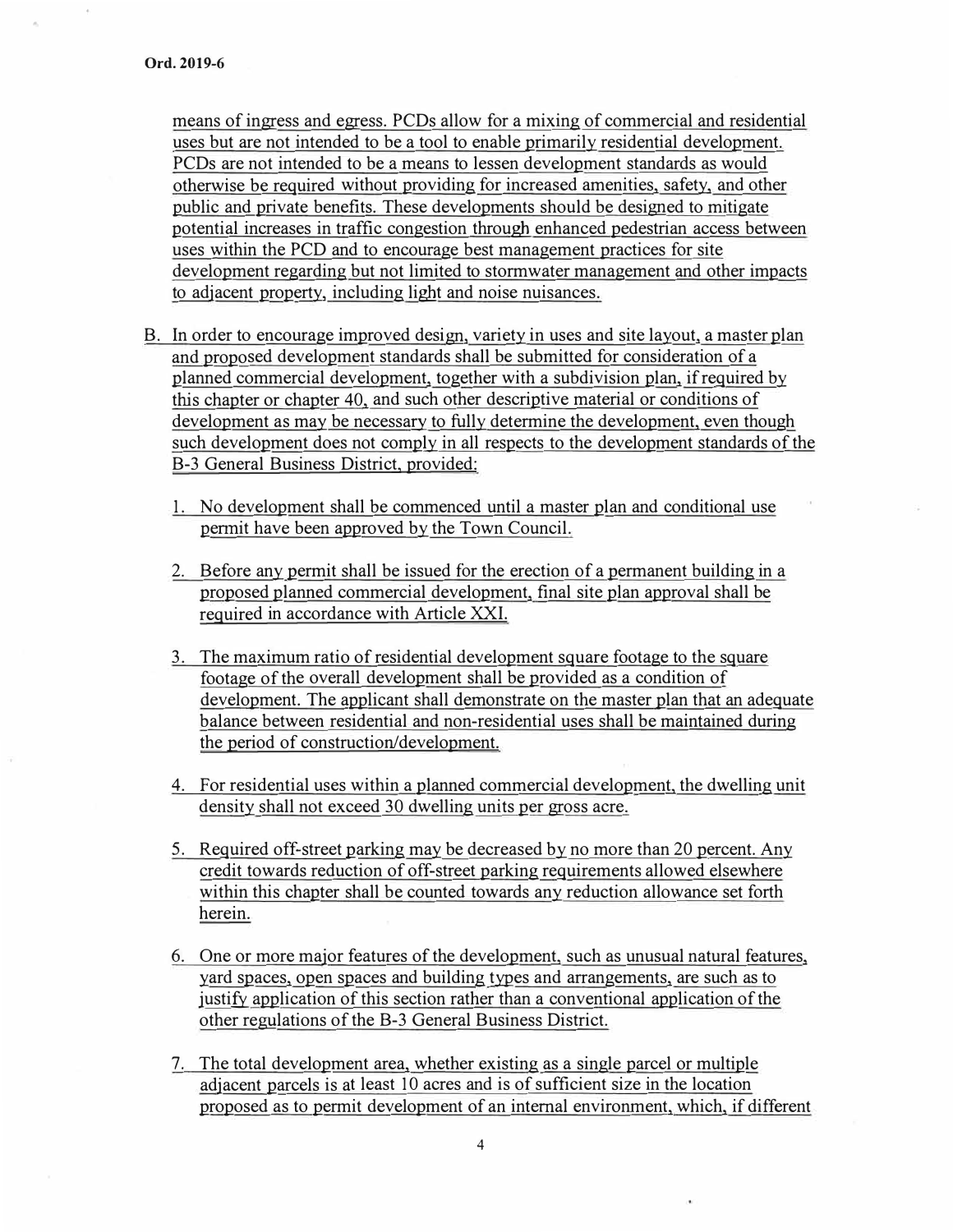from designs otherwise permitted in the B-3 General Business District, will not adversely affect existing and future development in the surrounding area.

- 8. Materials submitted, drawings, descriptions, development standards, and the like are sufficiently detailed to ensure compliance with the purpose of this section.
- 9. The development is designed to promote harmonious relationships with surrounding adjacent and nearby developed properties, and, to this end, may employ such design techniques as may be appropriate to a particular case, including use of building types, heights, orientation and spacing and setback of buildings, careful use of topography, maintenance of natural vegetation, location of recreation areas, open spaces and parking areas, grading, landscaping and screening.
- 10. Provisions shall be made to ensure that private common areas of the development shall be maintained in a satisfactory manner without incurring public expense.
- C. Procedures and general standards for approval of an application under this section shall be the same as those for a conditional use permit as provided for in Article I of this chapter.

\* \* \*

This ordinance shall become effective upon adoption. If any part of this ordinance is deemed unlawful by a court of competent jurisdiction all remaining parts shall be deemed valid. Ordinances or parts of any ordinances of the Town whose provisions are in conflict herewith are hereby repealed.

Upon a call for an aye and nay vote on the foregoing ordinance at a regular meeting of the Council of the Town of Christiansburg, Virginia held June 25, 2019, the members of the Council of the Town of Christiansburg, Virginia present throughout all deliberations on the foregoing and voting or abstaining, stood as indicated opposite their names as follows: